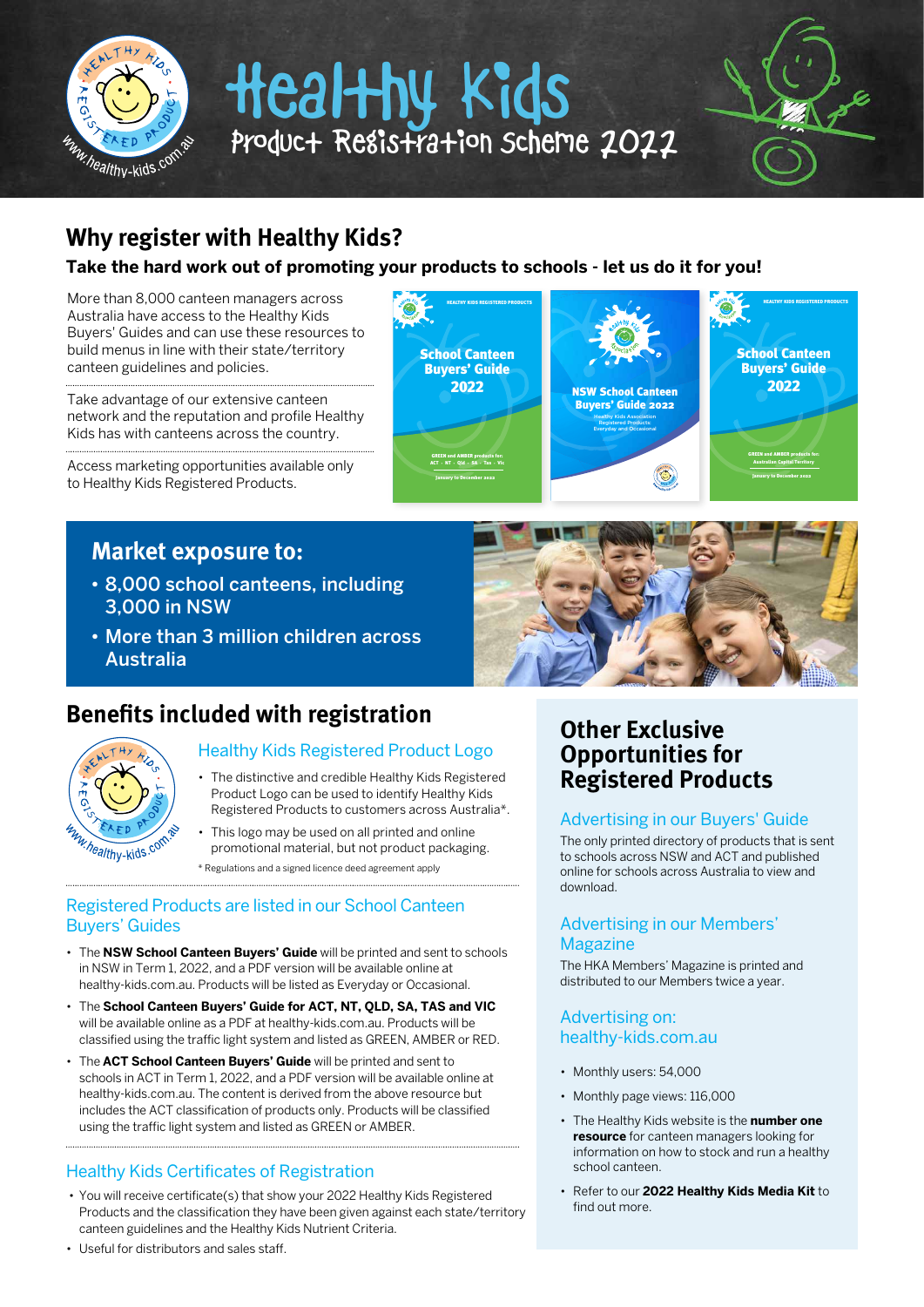

### **How to register**

Submit an application by filling out this Product Registration Scheme application form and emailing it to info@healthy-kids.com.au along with on-market labels for each product you wish to register. See page 8 for more information.

Products for NSW are assessed against NSW Healthy School Canteen Strategy Food and Drink Criteria, but in keeping with the Healthy Kids Association mission, a higher standard is used to register products. Products for the ACT, NT, QLD, SA, TAS and VIC are assessed against Healthy Kids Nutrient Criteria and colour coded according to individual state/territory guidelines.



## **Conditions of Product Registration 2022**

### **Payment of Invoices**

A product is registered only on payment of the Company Benefit Fee and the Product Assessment Fees. Optional extras such as advertising are not confirmed until payment is received.

### **Product Specifications**

Healthy Kids Product Registration is only valid while the product being supplied to schools is the same as the product specifications and details supplied to the Healthy Kids Product Registration Scheme upon registration. Any changes to the product specifications, pack size, packaging or availability (including recalls) must be immediately notified in writing to Healthy Kids.

#### **Promotional Material and Use of the Healthy Kids Registered Product Logo**

Any promotional material (including advertising, point-of-sale material, catalogues, flyers and websites) using the Healthy Kids Registered Logo or references to Healthy Kids Registered Products, Healthy Kids Association, or the Healthy Kids Nutrient Criteria MUST be submitted to Healthy Kids Association for written approval prior to publication. Please refer to the Advertising Guidelines for Healthy Kids Registered Products on the Healthy Kids website.

There are specific conditions attached to the use of the Healthy Kids Registered Product Logo. These are provided in the Healthy Kids Registered Product Logo Licence Deed Agreement Kit. The Healthy Kids Registered Product Logo may not be used unless a signed Licence Deed Agreement has been provided to Healthy Kids. The logo may not be used on any product packaging.

### **Compliance Program**

The Healthy Kids Product Registration Scheme undertakes a Compliance Program. Registered Products may undergo NATA laboratory testing as part of ongoing Quality Assurance. Product samples may need to be supplied on request.

#### **Penalties**

Healthy Kids reserves the right to de-register products that do not comply with these conditions of registration. Notification of de-registered products will be placed on the Healthy Kids website. Products will be removed from the Healthy Kids Online Buyers' Guide. Products will not be eligible for registration in the following year.

### **Products For Which There is Not a Clear Product Category**

New products that do not readily fit a product category of current food and drink criteria will be assessed on an individual basis. Healthy Kids will assess products based on ingredients, intrinsic nutrient density and context of consumption e.g. snack or main meal. The current Healthy Kids Nutrient Criteria will be used as a reference, as well as the state/territory specific school canteen guidelines and policies.

Healthy Kids reserves the right not to register products that are considered to be of poor nutritional quality or contain nutrients that are better provided by another source that is intrinsically nutrient dense. Product names or packaging that do not meet FSANZ labelling requirements or are deemed to be inappropriate for school aged children may also be denied registration. It is always advisable to discuss any new product development with Healthy Kids for advice on eligibility for Product Registration.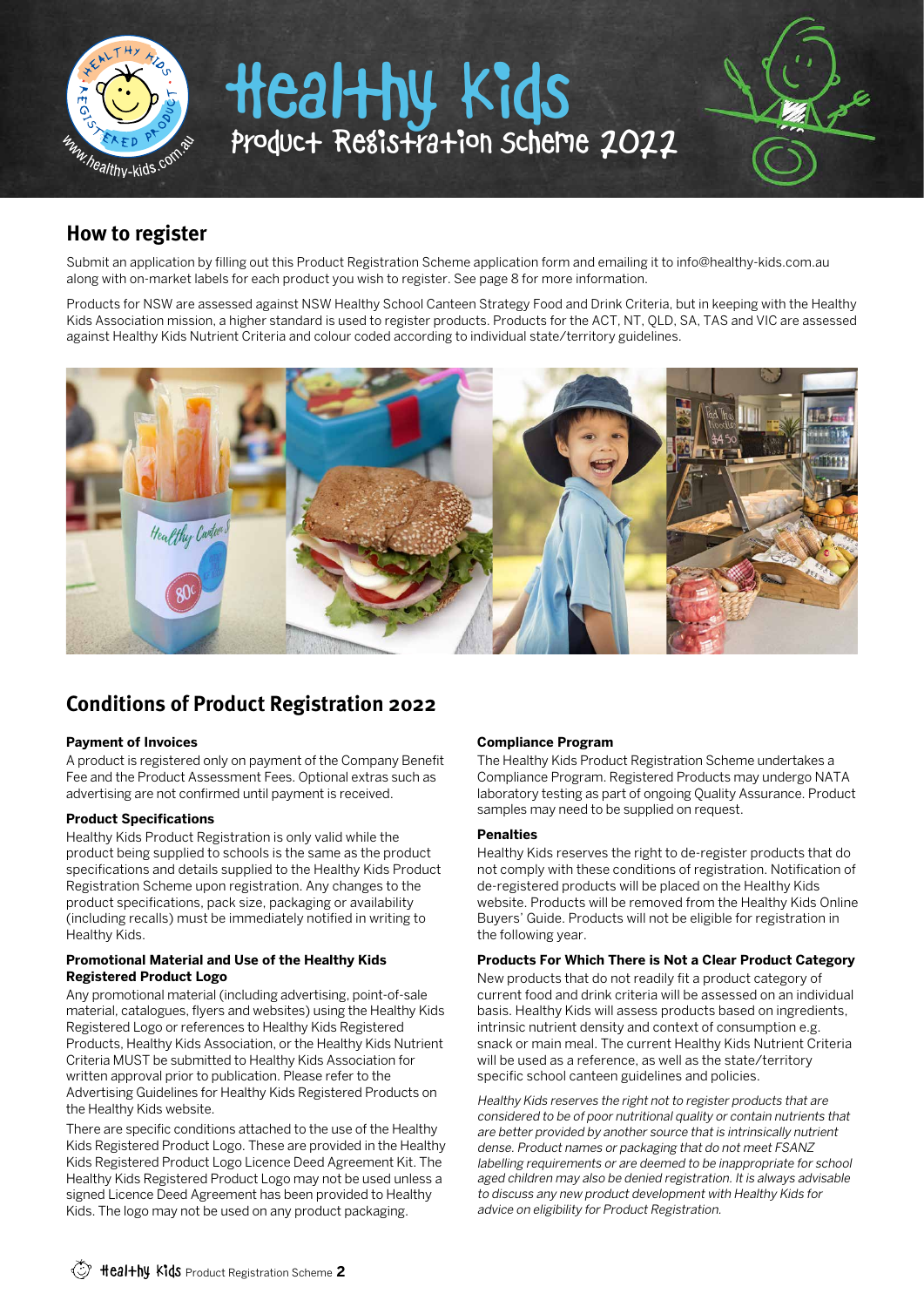



### **Registration Application Form** Registration Period January - December 2022

Please tick the box(es) for the states you wish to register products in:

NSW | | ACT, NT, OLD, SA, TAS, VIC

The application cannot be processed until all information, payments, labels and samples have been supplied.

### **Checklist – on this form have you completed:**

- $\Box$  Part A Company Details
- $\Box$  Part B Advertising Booking Form
- $\Box$  Part C Product Listing
- $\Box$  Part D Payments
- $\Box$  Part E Declaration

### **Checklist – have you included:**  Payment or remittance advice

- □ Labels/packaging for all products to be assessed
- $\Box$  Samples of all new or reformulated products in on-market packaging
- $\Box$  Extra Information if required:
	- NATA approved laboratory analysis for calcium or fibre
	- Juice declaration, for juice based products

**Please email completed application to:** Healthy Kids Association Email: info@healthy-kids.com.au

Healthy Kids prefers high resolution labels to be submitted electronically. Please supply a colour PDF or scan of the on-market label including the products NIP and ingredients. **PLEASE ENSURE ALL LABELS SUPPLIED ARE LEGIBLE.**

**Deadline for receipt of completed applications is Friday 10th September, 2021.** 

### **Part A: Company Details**

### **All correspondence will be forwarded to Contact Person 1 listed below**

| Company Name            | ABN                                                  |
|-------------------------|------------------------------------------------------|
| Postal Address          | Postcode                                             |
| <b>Contact Person 1</b> | Position                                             |
| Mobile                  | Phone                                                |
| Email                   |                                                      |
|                         | Send me Advertising emails<br>Send me Account emails |
| <b>Contact Person 2</b> | Position                                             |
| Mobile                  | Phone                                                |
| Email                   |                                                      |
|                         | Send me Account emails<br>Send me Advertising emails |

### **SCHOOL CANTEEN BUYERS' GUIDE COMPANY INFORMATION:**

The following details will be listed in the School Canteen Buyers' Guides and Online Buyers' Guides for schools to contact you.

| Company Name    |                                                                   |                      |  |
|-----------------|-------------------------------------------------------------------|----------------------|--|
|                 | This is the Company Name that will be listed in the Buyers' Guide |                      |  |
| Company Website |                                                                   | <b>Company Email</b> |  |
| National: Phone |                                                                   |                      |  |
| NSW: Phone      |                                                                   | TAS: Phone           |  |
| ACT: Phone      |                                                                   | WA: Phone            |  |
| QLD: Phone      |                                                                   | SA: Phone            |  |
| VIC: Phone      |                                                                   | NT: Phone            |  |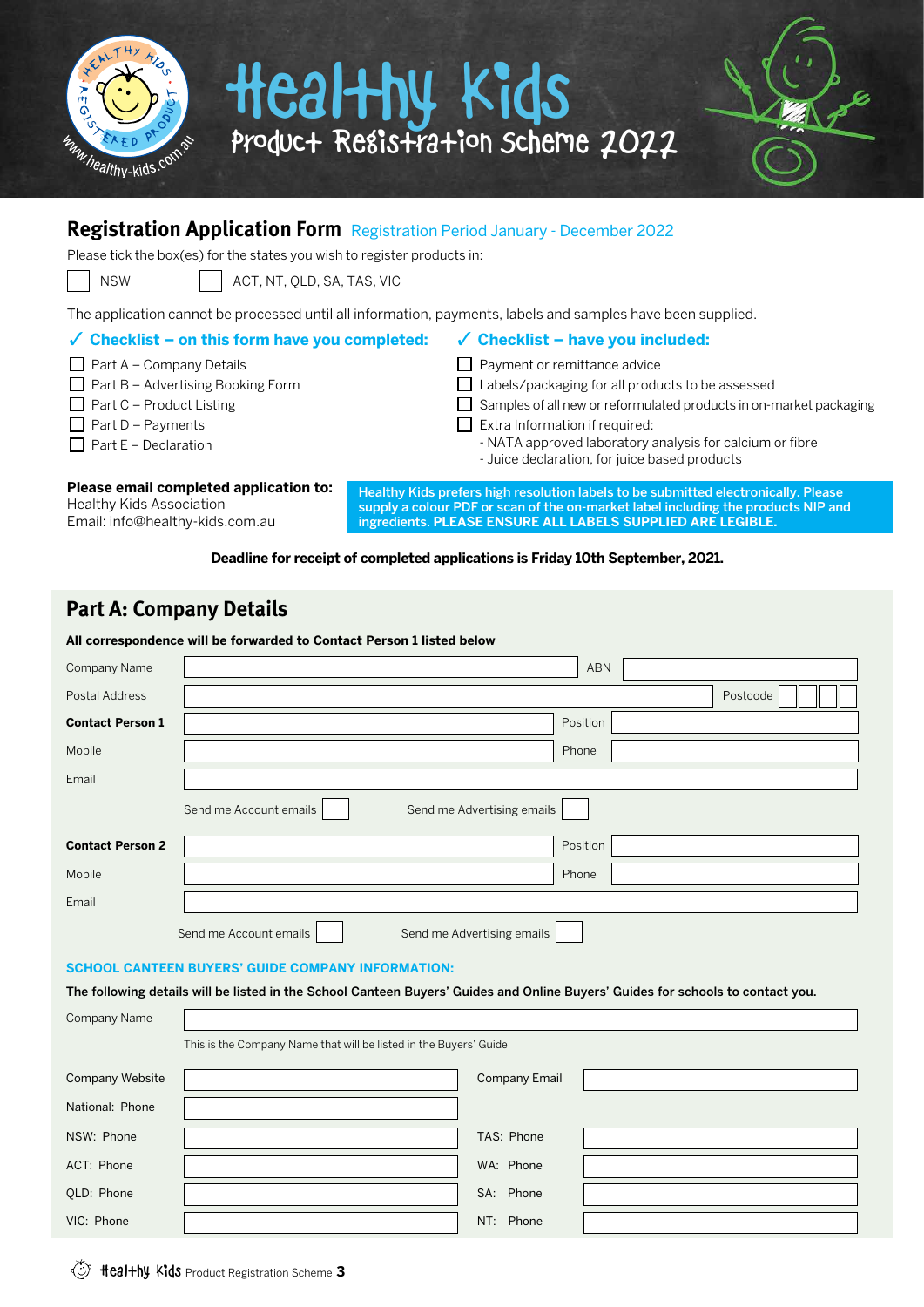

## **Part B: Advertising Booking Form** Pre-Book\* Print and Web Advertising

| <b>Marketing &amp; Promotional Opportunities</b>                                                                                                                                                                                                       | Timing/<br><b>Availability</b> | <b>Detail</b>              | <b>Cost</b><br><b>Ex GST</b> | <b>Tick your</b><br>selection | <b>Sub-Total</b> |
|--------------------------------------------------------------------------------------------------------------------------------------------------------------------------------------------------------------------------------------------------------|--------------------------------|----------------------------|------------------------------|-------------------------------|------------------|
| <b>NSW</b> School Canteen Buyers' Guide 2022                                                                                                                                                                                                           | January 2022                   | Inside Back Cover          | \$4,980                      |                               |                  |
| - print and online PDF                                                                                                                                                                                                                                 |                                | Full page                  | \$3,750                      |                               |                  |
| <b>AND</b>                                                                                                                                                                                                                                             |                                | Half page                  | \$2,399                      |                               |                  |
| School Canteen Buyers' Guide 2022<br>(ACT, NT, QLD, SA, TAS and VIC) - online PDF                                                                                                                                                                      |                                | Quarter page               | \$1,245                      |                               |                  |
| <b>AND</b><br>ACT School Canteen Buyers' Guide 2022 - print and<br>online PDF                                                                                                                                                                          |                                | Insert Flyer               | <b>POA</b>                   |                               |                  |
| Please tick one box below:                                                                                                                                                                                                                             | January 2022                   | Inside Back Cover          | \$3,240                      |                               |                  |
| NSW School Canteen Buyers Guide 2022 -                                                                                                                                                                                                                 |                                | Full page                  | \$2,460                      |                               |                  |
| print and online PDF                                                                                                                                                                                                                                   |                                | Half page                  | \$1,565                      |                               |                  |
| <b>OR</b>                                                                                                                                                                                                                                              |                                | Quarter page               | \$810                        |                               |                  |
| School Canteen Buyers' Guide 2022<br>(ACT, NT, QLD, SA, TAS and VIC) - online PDF<br>Note: Advertiements in the School Canteen Buyers'<br>Guide 2022 are automatically inlcuded in the ACT School<br>Canteen Buyers' Guide 2022 - print and online PDF |                                | Insert Flyer               | <b>POA</b>                   |                               |                  |
| Healthy Kids Members' Magazine                                                                                                                                                                                                                         | January 2022                   | Inside Back Cover          | \$2,170                      |                               |                  |
| (all members, majority in NSW and ACT)                                                                                                                                                                                                                 | (Term 1/2)                     | Full page                  | \$1,890                      |                               |                  |
|                                                                                                                                                                                                                                                        |                                | Half page                  | \$1.245                      |                               |                  |
|                                                                                                                                                                                                                                                        |                                | Quarter page               | \$645                        |                               |                  |
|                                                                                                                                                                                                                                                        |                                | Insert Flyer               | <b>POA</b>                   |                               |                  |
|                                                                                                                                                                                                                                                        | January 2022                   | Inside Back Cover          | \$2,170                      |                               |                  |
|                                                                                                                                                                                                                                                        | (Term 3/4)                     | Full page                  | \$1,890                      |                               |                  |
|                                                                                                                                                                                                                                                        |                                | Half page                  | \$1,245                      |                               |                  |
|                                                                                                                                                                                                                                                        |                                | Quarter page               | \$645                        |                               |                  |
|                                                                                                                                                                                                                                                        |                                | Insert Flyer               | <b>POA</b>                   |                               |                  |
|                                                                                                                                                                                                                                                        |                                | January                    | \$435                        |                               |                  |
| <b>Healthy Kids Website</b><br>Placement is for a full calendar month.                                                                                                                                                                                 | January -<br>December<br>2022  | February                   | \$435                        |                               |                  |
| One placement includes one size in one position                                                                                                                                                                                                        |                                | March                      | \$435                        |                               |                  |
| (right sidebar).                                                                                                                                                                                                                                       |                                | April                      | \$435                        |                               |                  |
| Placement will be on most general content pages +<br>most members pages.                                                                                                                                                                               |                                | May                        | \$435                        |                               |                  |
| Ads rotate in one-minute cycles with maximum                                                                                                                                                                                                           |                                | June                       | \$435                        |                               |                  |
| three slots per month.                                                                                                                                                                                                                                 |                                | July                       | \$435                        |                               |                  |
| Minimum 20 seconds per slot, per one minute cycle.<br>Exclusivity offer! Reserve a whole month for your                                                                                                                                                |                                | August                     | \$435                        |                               |                  |
| advertismement only.                                                                                                                                                                                                                                   |                                | September                  | \$435                        |                               |                  |
| Only Healthy Kids registered Green/Everyday                                                                                                                                                                                                            |                                | October                    | \$435                        |                               |                  |
| products can be promoted.                                                                                                                                                                                                                              |                                | November                   | \$435                        |                               |                  |
| Booking Deadline: 21st of the month before<br>Artwork Deadline: 28th of the month before                                                                                                                                                               |                                | December                   | \$435                        |                               |                  |
|                                                                                                                                                                                                                                                        |                                | Exclusive<br>advertisement | \$999                        |                               |                  |
|                                                                                                                                                                                                                                                        |                                | January                    | \$490                        |                               |                  |
| <b>HKA Kitchen Feature Recipe</b><br>Placement is a feature recipe featuring a hero                                                                                                                                                                    | January -<br>December          | February                   | \$490                        |                               |                  |
| product in the online Healthy Kids Kitchen.                                                                                                                                                                                                            | 2022                           | March                      | \$490                        |                               |                  |
| Recipe can be supplied or developed in conjuction<br>with the Healthy Kids chef.                                                                                                                                                                       |                                | April                      | \$490                        |                               |                  |
| All recipes are subject to testing and approval.                                                                                                                                                                                                       |                                | May                        | \$490                        |                               |                  |
| Recipe can include ingredients or produce which                                                                                                                                                                                                        |                                | June                       | \$490                        |                               |                  |
| are not registered as long as they meet canteen<br>guidelines.                                                                                                                                                                                         |                                | July                       | \$490                        |                               |                  |
| Placement includes website as feature recipe +                                                                                                                                                                                                         |                                | August                     | \$490                        |                               |                  |
| product details + product image.                                                                                                                                                                                                                       |                                | September                  | \$490                        |                               |                  |
| Also includes blurb, link and image in monthly<br>eNewsletters to all members.                                                                                                                                                                         |                                | October                    | \$490                        |                               |                  |
| Booking Deadline: 1st of the month before                                                                                                                                                                                                              |                                | November                   | \$490                        |                               |                  |
| Artwork Deadline: 15th of the month before                                                                                                                                                                                                             |                                | December                   | \$490                        |                               |                  |
|                                                                                                                                                                                                                                                        |                                |                            |                              |                               |                  |

**PRINT ADVERTISING**

PRINT ADVERTISING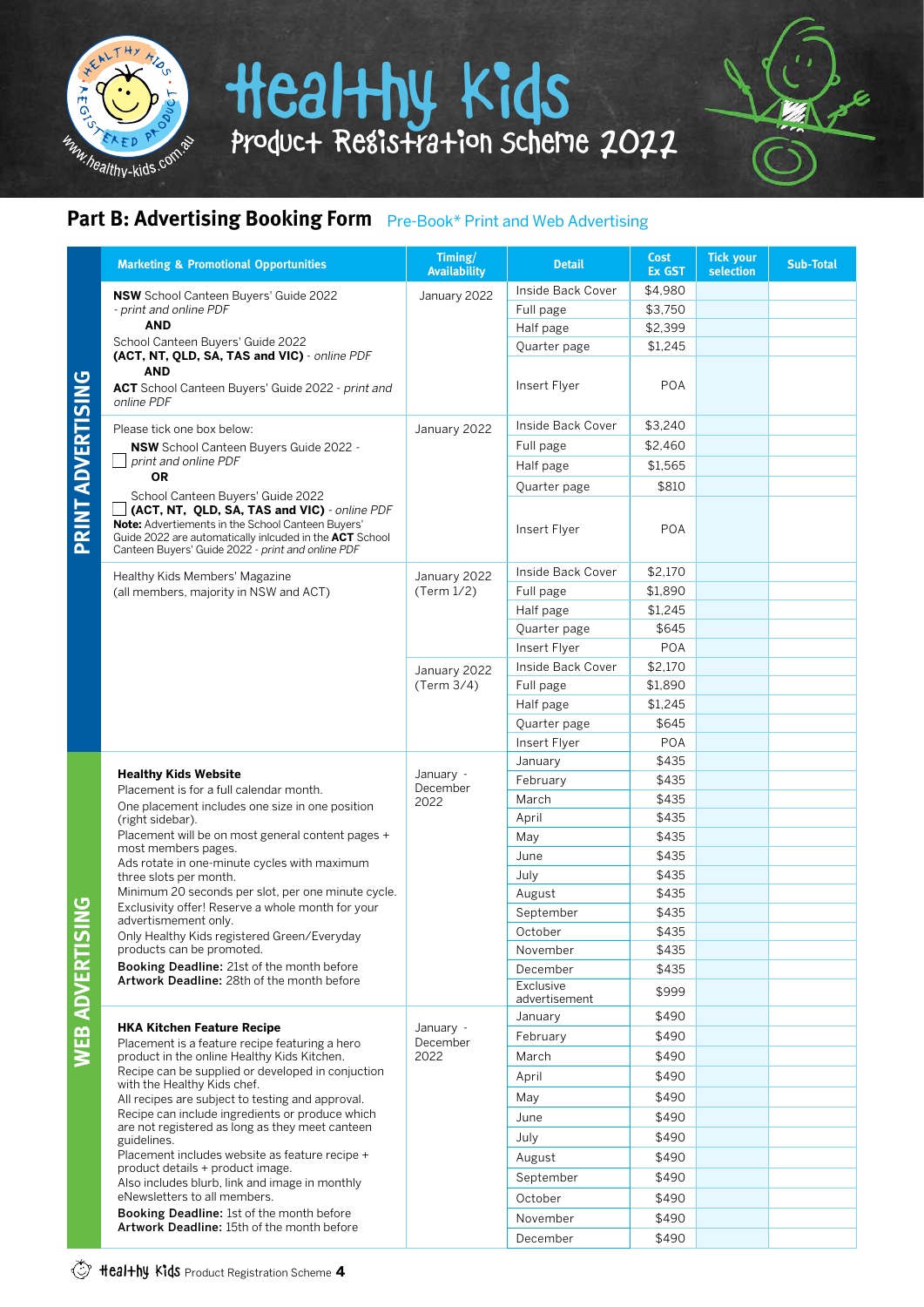



| <b>Marketing &amp; Promotional Opportunities</b>                                                    | Timing/<br><b>Availability</b> | <b>Detail</b> | <b>Cost</b><br><b>Ex GST</b> | <b>Tick your</b><br><b>selection</b> | <b>Sub-Total</b> |
|-----------------------------------------------------------------------------------------------------|--------------------------------|---------------|------------------------------|--------------------------------------|------------------|
|                                                                                                     |                                | January       | \$2,450                      |                                      |                  |
| HKA Kitchen Feature Recipe + Video                                                                  | January -<br>December<br>2022  | February      | \$2,450                      |                                      |                  |
| Feature recipe as above + 2-5 minute video showing                                                  |                                | March         | \$2.450                      |                                      |                  |
| recipe being made with product featured.                                                            |                                | April         | \$2.450                      |                                      |                  |
| Booking Deadline: 1st of the month before<br>Artwork Deadline: 15th of the month before             |                                | May           | \$2,450                      |                                      |                  |
|                                                                                                     |                                | June          | \$2,450                      |                                      |                  |
|                                                                                                     |                                | July          | \$2,450                      |                                      |                  |
|                                                                                                     |                                | August        | \$2.450                      |                                      |                  |
|                                                                                                     |                                | September     | \$2,450                      |                                      |                  |
|                                                                                                     |                                | October       | \$2,450                      |                                      |                  |
|                                                                                                     |                                | November      | \$2.450                      |                                      |                  |
|                                                                                                     |                                | December      | \$2.450                      |                                      |                  |
|                                                                                                     |                                | January       | \$590                        |                                      |                  |
| eNewsletter Advertising                                                                             | January -<br>December          | February      | \$590                        |                                      |                  |
| Placement is a rectangle banner under the first<br>story in the Healthy Kids Members Monthly eNews. | 2022                           | March         | \$590                        |                                      |                  |
| Exclusive opportunity! Only one slot available per                                                  |                                | April         | \$590                        |                                      |                  |
| eNews per month.                                                                                    |                                | May           | \$590                        |                                      |                  |
| Only Healthy Kids registered Green/ Everyday                                                        |                                | June          | \$590                        |                                      |                  |
| products can be promoted.                                                                           |                                | July          | \$590                        |                                      |                  |
| <b>Booking Deadline:</b> 21st of the month before                                                   |                                | August        | \$590                        |                                      |                  |
| Artwork Deadline: 28th of the month before                                                          |                                | September     | \$590                        |                                      |                  |
|                                                                                                     |                                | October       | \$590                        |                                      |                  |
|                                                                                                     |                                | November      | \$590                        |                                      |                  |
|                                                                                                     |                                | December      | \$590                        |                                      |                  |
|                                                                                                     |                                | January       | \$249                        |                                      |                  |
| <b>Social Media</b>                                                                                 | January -<br>December          | February      | \$249                        |                                      |                  |
| Placement includes content up to 160 characters<br>(including links and hashtags) + post image.     | 2022                           | March         | \$249                        |                                      |                  |
| Select platform - Facebok, Twitter or Instagram.                                                    |                                | April         | \$249                        |                                      |                  |
| Three slots per month per platform available.                                                       |                                | May           | \$249                        |                                      |                  |
| Only Healthy Kids registered Green/Everyday                                                         |                                | June          | \$249                        |                                      |                  |
| products can be promoted.                                                                           |                                | July          | \$249                        |                                      |                  |
| Booking Deadline: 21st of the month before<br>Artwork Deadline: 28th of the month before            |                                | August        | \$249                        |                                      |                  |
|                                                                                                     |                                | September     | \$249                        |                                      |                  |
|                                                                                                     |                                | October       | \$249                        |                                      |                  |
|                                                                                                     |                                | November      | \$249                        |                                      |                  |
|                                                                                                     |                                | December      | \$249                        |                                      |                  |
|                                                                                                     |                                | January       | \$349                        |                                      |                  |
| Social Media                                                                                        | January -<br>December          | February      | \$349                        |                                      |                  |
| As above + boosting for 7 days (add \$100)                                                          | 2022                           | March         | \$349                        |                                      |                  |
| <b>Book Deadline: 21st of the month before</b><br>Artwork Deadline: 28th of the month before        |                                | April         | \$349                        |                                      |                  |
|                                                                                                     |                                | May           | \$349                        |                                      |                  |
|                                                                                                     |                                | June          | \$349                        |                                      |                  |
|                                                                                                     |                                | July          | \$349                        |                                      |                  |
|                                                                                                     |                                | August        | \$349                        |                                      |                  |
|                                                                                                     |                                | September     | \$349                        |                                      |                  |
|                                                                                                     |                                | October       | \$349                        |                                      |                  |
|                                                                                                     |                                | November      | \$349                        |                                      |                  |
|                                                                                                     |                                | December      | \$349                        |                                      |                  |

Please tick the month/s that you wish to book your web advertisement. Should a booking not be available for that month, you will be contacted by Healthy Kids and advised of alternative months.



Advertising Cancellation Policy: Bookings are only valid once a booking on the registration application form has been received. Once a form has been received, an invoice will be issued and must be paid by the due date. Failure to do so will result in removal of the advertisement from the publication and a cancellation fee of 50% being issued. Once the booking deadline date has passed, companies cannot cancel their advertisement without payment of the 50% cancellation fee. Once the material deadline has passed companies cannot cancel their advertisement without full payment of the booking. For specifications and deadlines, please refer to our Media Kit available at healthy-kids.com.au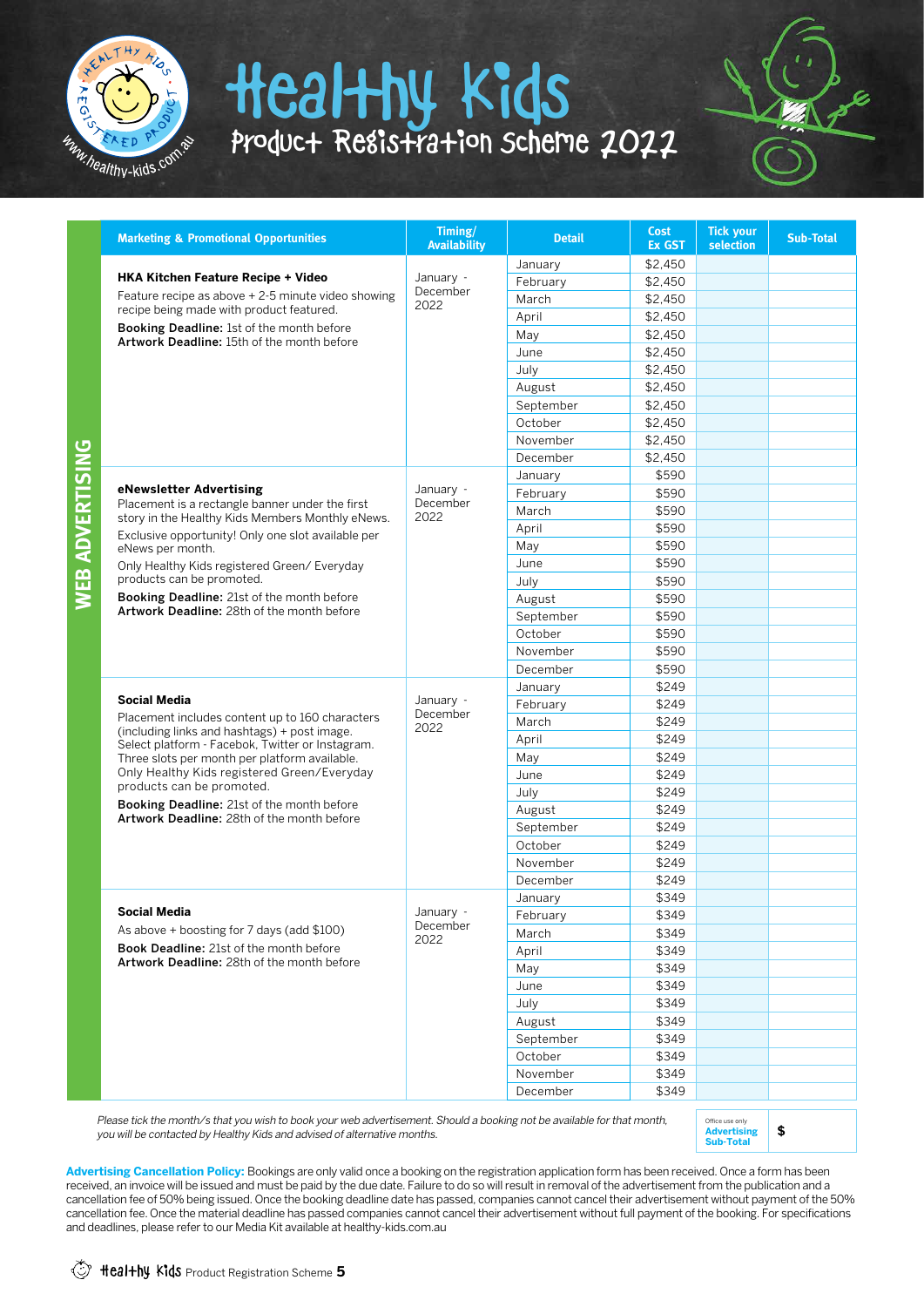

## **Part C: Product Listing**

Product Assessment

• Please complete the table below for each of the products that you wish to have assessed. • Photocopy this form for additional products or supply as an Excel spreadsheet.

| <b>Company or Brand</b><br><b>Name for Product</b> | <b>Product Name</b>                    | NEW V<br>(previously<br>unregistered) | <b>Variety or</b><br><b>Flavour</b> | <b>Product</b><br><b>Size</b><br>(grams<br>or mLs) | <b>Product</b><br><b>Code Number</b> | <b>Health</b><br><b>Star Rating</b><br>(NSW only)<br>See page 8 |
|----------------------------------------------------|----------------------------------------|---------------------------------------|-------------------------------------|----------------------------------------------------|--------------------------------------|-----------------------------------------------------------------|
|                                                    |                                        |                                       | $\pmb{Apple}$                       | 30g                                                | 315h                                 | $\frac{4}{3}$                                                   |
| Eg Aussie Foods<br>Eg Aussie Foods                 | Fruity Snacks<br>Fruity Snacks - fight | V                                     | Drange                              | 30g                                                | 3250l                                | 4.5                                                             |
|                                                    |                                        |                                       |                                     |                                                    |                                      |                                                                 |
|                                                    |                                        |                                       |                                     |                                                    |                                      |                                                                 |
|                                                    |                                        |                                       |                                     |                                                    |                                      |                                                                 |
|                                                    |                                        |                                       |                                     |                                                    |                                      |                                                                 |
|                                                    |                                        |                                       |                                     |                                                    |                                      |                                                                 |
|                                                    |                                        |                                       |                                     |                                                    |                                      |                                                                 |
|                                                    |                                        |                                       |                                     |                                                    |                                      |                                                                 |
|                                                    |                                        |                                       |                                     |                                                    |                                      |                                                                 |
|                                                    |                                        |                                       |                                     |                                                    |                                      |                                                                 |
|                                                    |                                        |                                       |                                     |                                                    |                                      |                                                                 |
|                                                    |                                        |                                       |                                     |                                                    |                                      |                                                                 |
|                                                    |                                        |                                       |                                     |                                                    |                                      |                                                                 |
|                                                    |                                        |                                       |                                     |                                                    |                                      |                                                                 |
|                                                    |                                        |                                       |                                     |                                                    |                                      |                                                                 |
|                                                    |                                        |                                       |                                     |                                                    |                                      |                                                                 |
|                                                    |                                        |                                       |                                     |                                                    |                                      |                                                                 |
|                                                    |                                        |                                       |                                     |                                                    |                                      |                                                                 |
|                                                    |                                        |                                       |                                     |                                                    |                                      |                                                                 |
|                                                    |                                        |                                       |                                     |                                                    |                                      |                                                                 |
|                                                    |                                        |                                       |                                     |                                                    |                                      |                                                                 |
|                                                    |                                        |                                       |                                     |                                                    |                                      |                                                                 |
|                                                    |                                        |                                       |                                     |                                                    |                                      |                                                                 |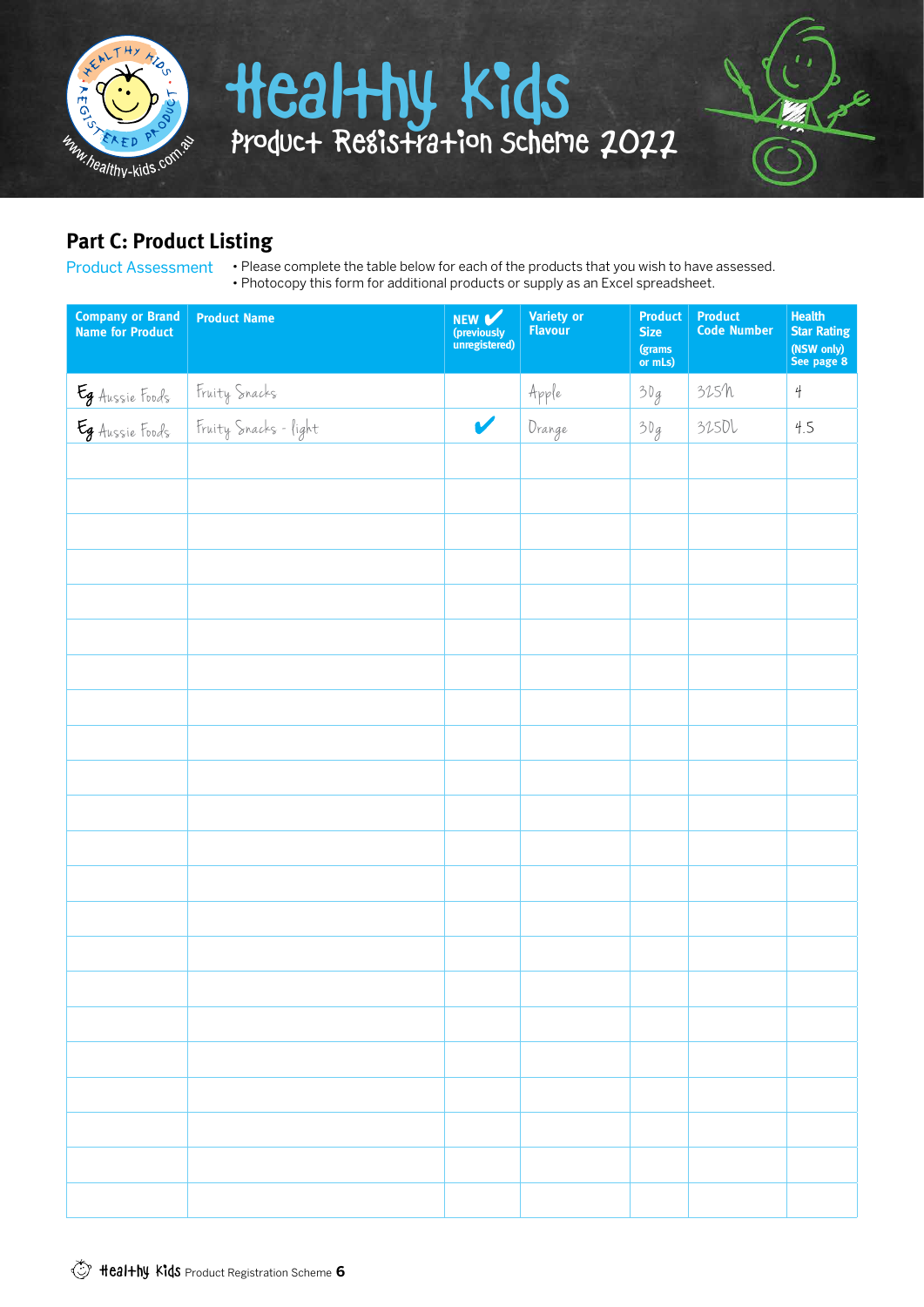



## **Part D: Payments**

### 1. Payment required with this application

| Product assessment fees                                                       | No. of products | Costs         |
|-------------------------------------------------------------------------------|-----------------|---------------|
| Re-registered product @ \$99 ex. GST                                          |                 |               |
| New product @ \$115 ex. GST                                                   |                 |               |
| <b>Company Benefit Fee</b>                                                    |                 | \$2049 ex.GST |
| There will be an assessment fee payable for all products being considered for | Total           |               |

registration throughout the year, or submitted for registration during the PRS general application period. Further information will be provided by HKA staff.

### 2. Advertising (as specified in Part B)

An invoice will be sent to the advertising contact as entered in Part A.

### **Payment Methods**

|  | Please include the 1% surcharge that applies to credit card payments |
|--|----------------------------------------------------------------------|
|  |                                                                      |
|  |                                                                      |
|  |                                                                      |
|  |                                                                      |

### Direct Deposit

Account Name: Healthy Kids Association Bank: ANZ BSB: 012 290 Account No: 481362044 Please include the company name when direct depositing

### **Part E: Declaration**

I agree to register the above listed products with the Healthy Kids Product Registration Scheme and abide by the 2021 Conditions of Registration.

I understand that the application will not be processed until payment of the Company Benefit Fee is made. I agree to forward payment of invoices for Assessment Fees and selected Advertising within 14 days of invoice date. I understand a booking, payment and cancellation policy applies for optional extras.

I certify that the information contained within this application with regards

company information and product details and specifications is correct. I also certify that I will immediately contact Healthy Kids should any modifications to product details and specifications be made during the 2021 Registration period.

I understand products may undergo NATA laboratory testing as part of ongoing Quality Assurance of the Healthy Kids Product Registration Scheme. I understand Healthy Kids has the right to deregister products found not to conform with information provided at registration. I understand the company may be requested to provide

product samples to Healthy Kids on request for laboratory testing as part of the Compliance Program.

I understand that registration does not guarantee sales and the Buyers' Guide is one tool of many that canteen managers can use to stock their canteens. I understand that businesses should always conduct their own due diligence when working in the canteen space and not rely on just the Buyers' Guide for generating sales.

**I confirm that the labels supplied with this application are for the product to be supplied in school canteens in 2022.**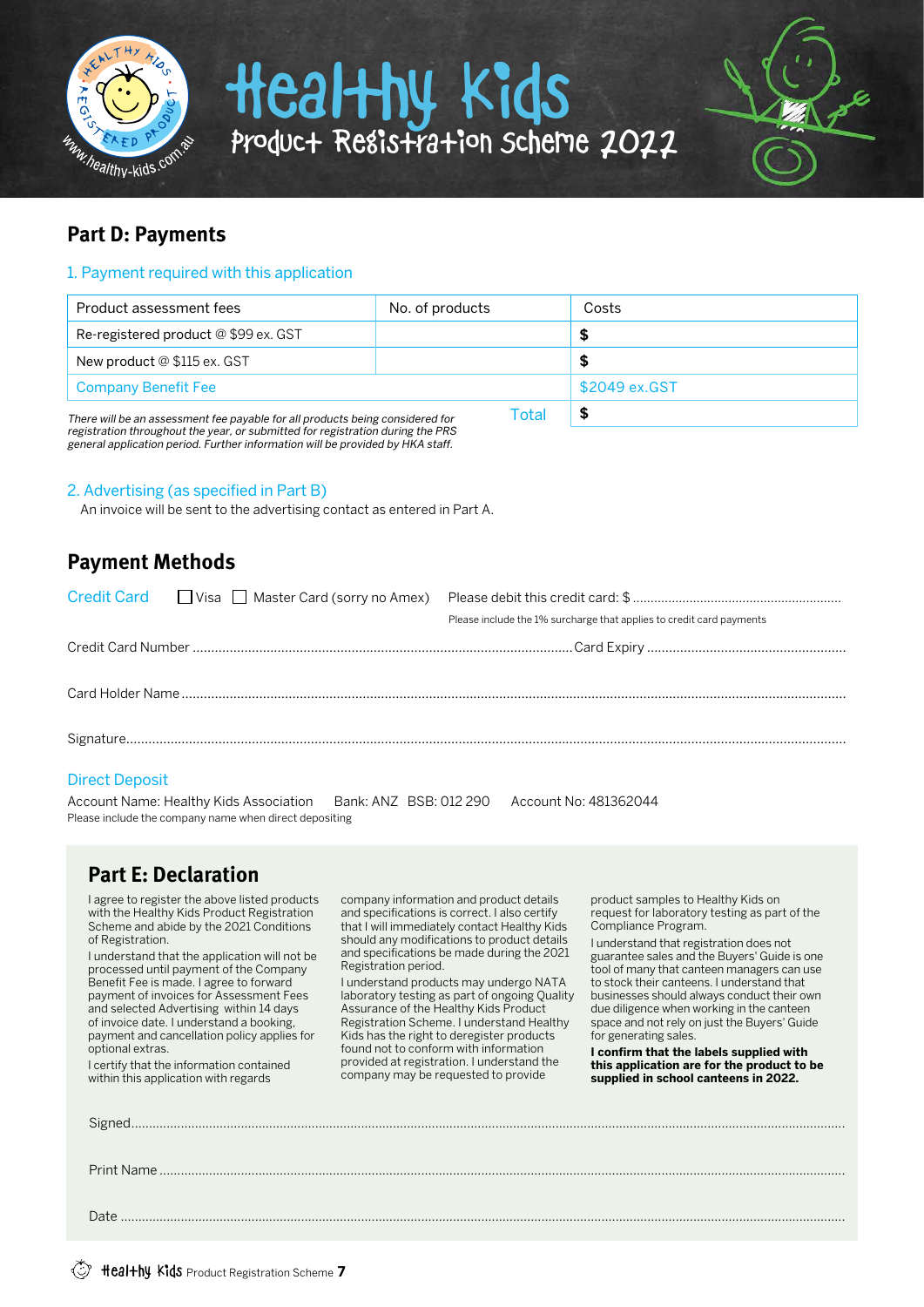



## **Providing Samples and Labels**

Healthy Kids uses the information found on the product label to assess products for registration, including the nutrition information panel (NIP), ingredients list and product description. The on-market product label for each product to be assessed for registration must be provided including different flavours and pack sizes of the same product. **Products must be labelled to FSANZ standards.** To be sold in school canteens, products in multi-packs must be individually labelled. If actual labels are not available by the deadline for registration please call Healthy Kids on (02) 9876 1300.

Healthy Kids prefer labels to be submitted electronically. PLEASE ENSURE ALL LABELS SUPPLIED ARE LEGIBLE.

### **For NEW Products**

- A high resolution colour PDF or scan of on-market label, including NIP and ingredients.
- An on-market sample of all NEW products must be supplied at the time of submitting the application. The product must be supplied fit for consumption. Please contact Healthy Kids to make delivery arrangements.

### **For RE-REGISTRATION of products registered in 2022:**

• A high resolution colour PDF or scan of the on-market label, including NIP and ingredients.

### **Health Star Rating**

### The Health Star Rating (HSR) is used to assess products for the NSW Buyers' Guide.

Healthy Kids requires companies to provide the HSR for each product. It accepts:

- The HSR logo on the product label **OR**
- A calculation of the HSR done by the company (please provide accompanying documentation that shows fibre content (g/100g) and the percentage of Fruit, Vegetable, Nut and Legumes, if not listed on product label).

The more stars,<br>The more stars,

nore stare,<br>the healthier.

Please include the HSR on the Product Listing table (page 5).

**Note:** By 15 November 2022, companies using the HSR system must be using the revised HSR calculator. For this reason, Healthy Kids will be using the new HSR calculator in our 2022 Product Registration Scheme. This means all Health Star Ratings listed in our 2022 NSW Buyers' Guide, and any advertising material promoting Healthy Kids Registered Products that include a HSR, must be consistent with the new calculator.

Find out more about Health Star Ratings and the revised HSR calculator at http://www.healthstarrating.gov.au/.

### A NATA approved laboratory analysis may be required for calcium and fibre.

#### **Calcium:**

Dairy products, milk based beverages, ice confections and ice creams require the calcium content to be assessed for registration. IF the calcium level is NOT stated in the NIP then a calcium analysis from a NATA approved laboratory for EACH product must be included. If the same product in different pack sizes is to be registered then only one analysis is required. Products available in different flavours must have a calcium analysis for each flavour.

#### **Fibre:**

Snack foods, breads, cakes etc require the fibre content to be assessed for registration. If the fibre level is NOT stated in the NIP then a total dietary fibre analysis from a NATA approved laboratory for EACH product must be included. If the same product available in different pack sizes is to be registered then only one analysis is required.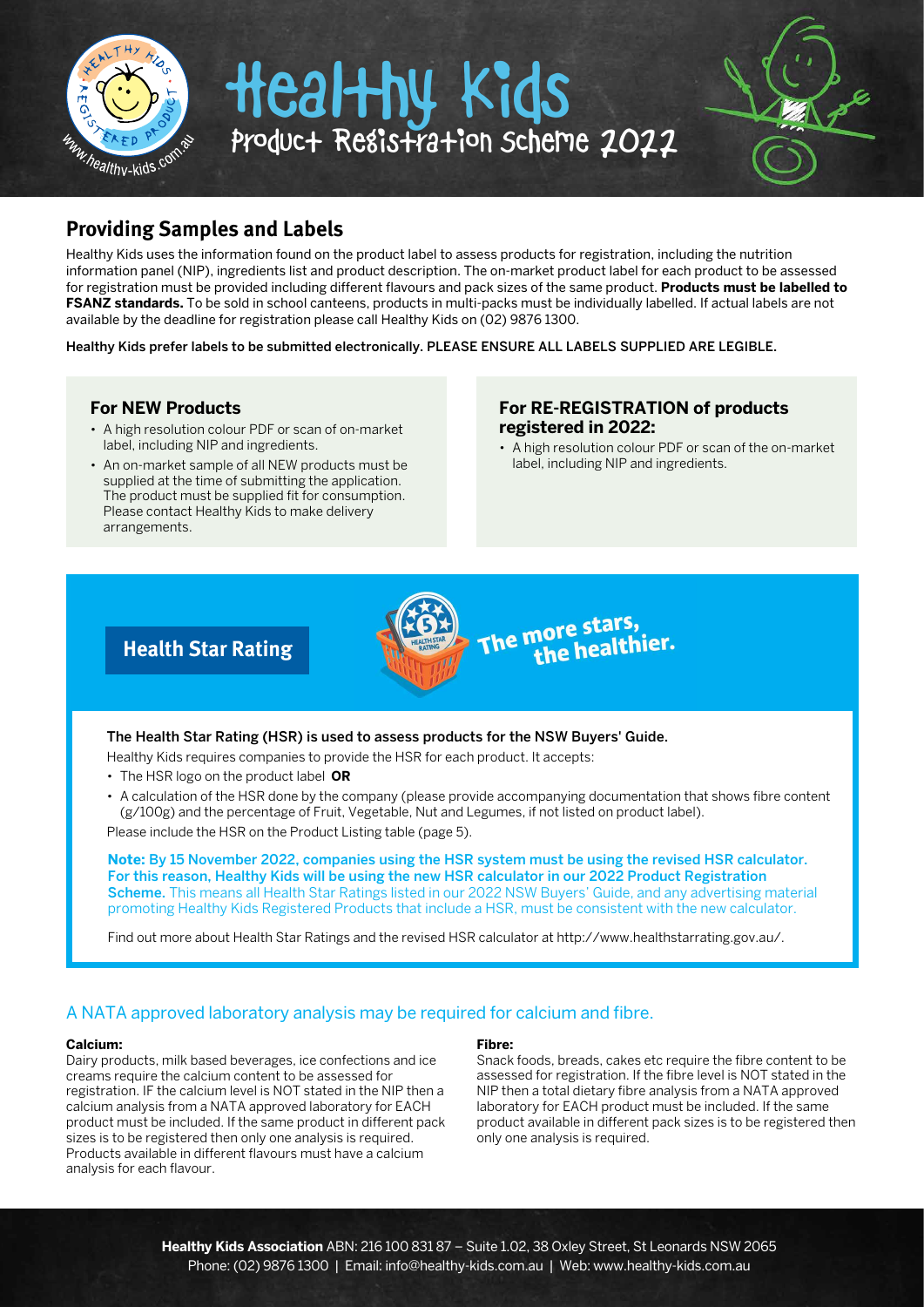

### **Deionised Juice Declaration**

Healthy Kids Association does not register fruit/vegetable juice-based products made with deionised juice in our Product Registration Scheme (PRS), as NSW Food Authority has ruled that deionised fruit juice is not equivalent to fruit juice in its nutritional value.

**As part of our Compliance Program, companies who wish to register products containing 99% fruit/vegetable juice (including frozen and diluted products) must complete the table below, sign the declaration and return to Healthy Kids with your PRS application.**

| <b>Company Name:</b> |         |  |  |  |
|----------------------|---------|--|--|--|
| Name of Product      | Flavour |  |  |  |
|                      |         |  |  |  |
|                      |         |  |  |  |
|                      |         |  |  |  |
|                      |         |  |  |  |
|                      |         |  |  |  |
|                      |         |  |  |  |
|                      |         |  |  |  |
|                      |         |  |  |  |
|                      |         |  |  |  |
|                      |         |  |  |  |
|                      |         |  |  |  |

I declare the products listed above that are being submitted for registration with the Healthy Kids Product Registration Scheme are not made with de-ionised fruit and/or vegetable juice.

| General Manager | <b>Technical Manager</b> |
|-----------------|--------------------------|
|                 |                          |
| Date            |                          |